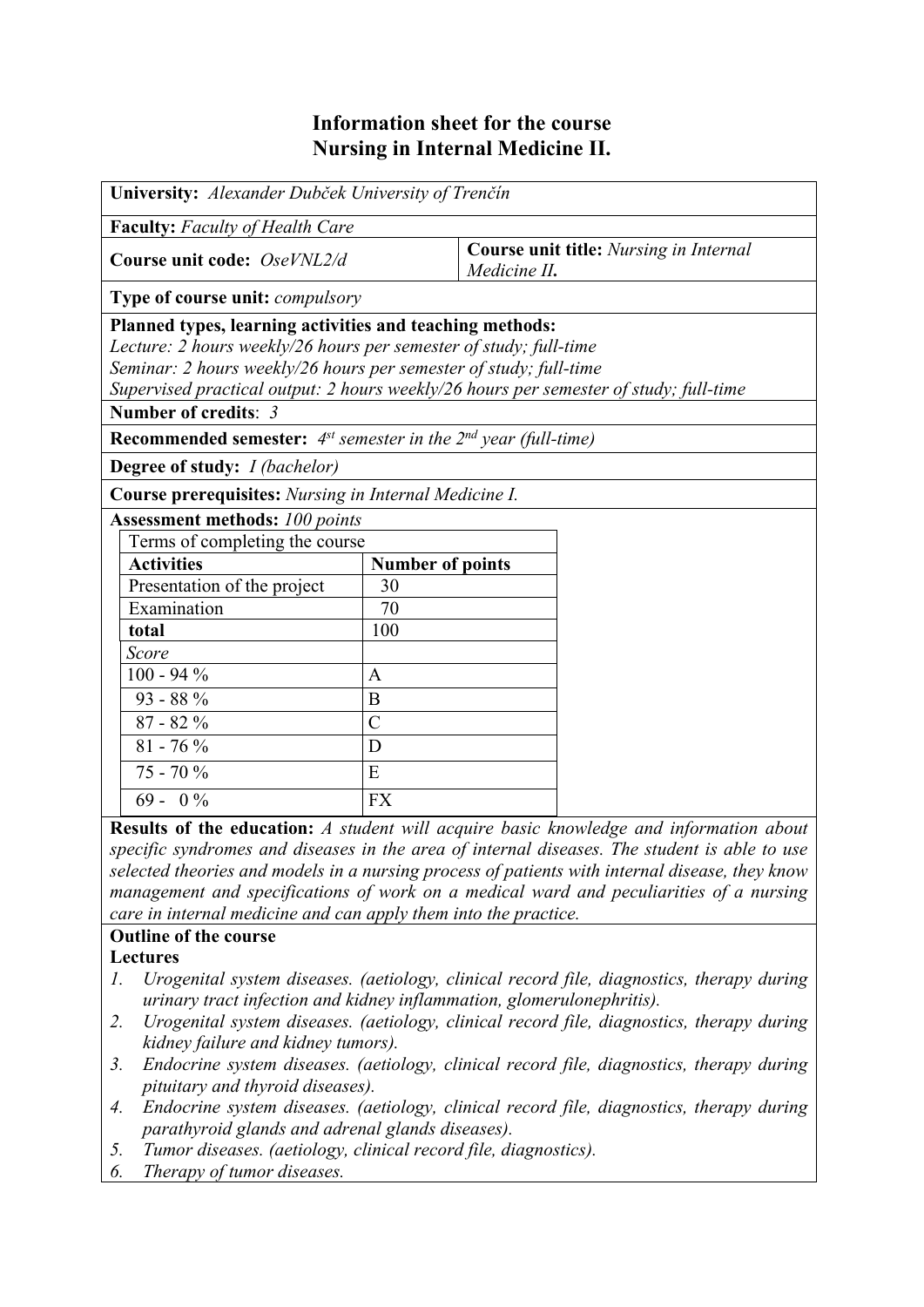- *7. Locomotive system diseases. (aetiology, clinical record file, diagnostics, therapy during arthrosis, osteomyelitis, rheumatoid arthritis).*
- *8. Locomotive system diseases. (aetiology, clinical record file, diagnostics, therapy during collagenosis, degenerative and inflamatory spinal diseases).*
- *9. Infectious diseases. (aetiology, clinical record file, diagnostics, therapy during salmonellosis and viral hepatitis).*
- *10. Infectious diseases. (aetiology, clinical record file, diagnostics, therapy during HIV/AIDS).*
- *11. Acute states in internal medicine. (aetiology, clinical record file, diagnostics, therapy during cardiogenic shock and intoxication).*
- *12. Metabolism and internal environment malfunctions. (aetiology, clinical record file, diagnostics, therapy during internal environment malfunctions, diebetes mellitus, obesity).*
- *13. Metabolism and internal environment malfunctions. (aetiology, clinical record file, diagnostics, therapy during malnutrition, gout, hyperlipoproteinemia).*

## **Seminars**

- *1. Goals and missions of internal medicine. Historical view of nursing care in internal medicine, management of internal medicine. Peculiarities of nursing process and nurse's activities in the internal medicine. Basic symptoms of particular organ system diseases.*
- *2. Physical examination methods, examination of body parts and organ systems. Evaluation of functional ability of a patient by a nurse in internal medicine. Administration of medical drugs in nursing care in internal medicine, specifics of rehabilitation nursing care.*
- *3. Treatment of a patient during respiratory system diseases. (nursing process during upper and lower airways inflammation, pneumonia, asthma bronchiale, pulmonary tuberculosis, COPD, respiratory insufficiency, tumor diseases of lungs and airways).*
- *4. Treatment of a patient during cardiovascular system diseases. (nursing process during hypertension, atherosclerosis, IHD, angina pectoris, heart decompenzations, heart inflammations and cardiomyopathies, vein diseases and inflammations, vein insufficiency, ischaemic disease of lower limbs).*
- *5. Treatment of a patient during gastrointestinal system disease. (nursing process during oesophagus diseases, stomach diseases, small intestine and large intestine diseases, liver diseases, gall bladder and bile pathways diseases, pancreas diseases).*
- *6. Treatment of a patient during blood diseases (nursing process during leukemia, Hodgkin's disease, anemia, blood coagulation malfunctions).*
- *7. Treatment of a patient during urogenital system diseases. (nursing process during urinary tract and kidney inflammations, glomerulonephritis, kidney malfunctions, kidney tumors).*
- *8. Treatment of a patient during endocrine system diseases. (nursing process during pituitary, thyroid, parathyroid glands and adrenal glands diseases).*
- *9. Treatment of a patient during tumor diseases. (nursing care of an ill person treated by radiotherapy, cytostatics). Psychological problems of treatment of oncologically ill.*
- *10. Treatment of a patient during locomotive system diseases. (nursing process during arthrosis, osteomyelitis, rheumatoid arthritis during collagenosis, degenerative and inflamatory spinal diseases).*
- *11. Treatment of a patient during infectious diseases. (nursing process during salmonellosis and viral hepatitis). Treatment of a patient with HIV/AIDS.*
- *12. Treatment of a patient during acute states in internal medicine. (nursing process during cardiogenic shock and intoxication).*
- 13. *Treatment of a patient during metabolism and internal environment malfunctions.*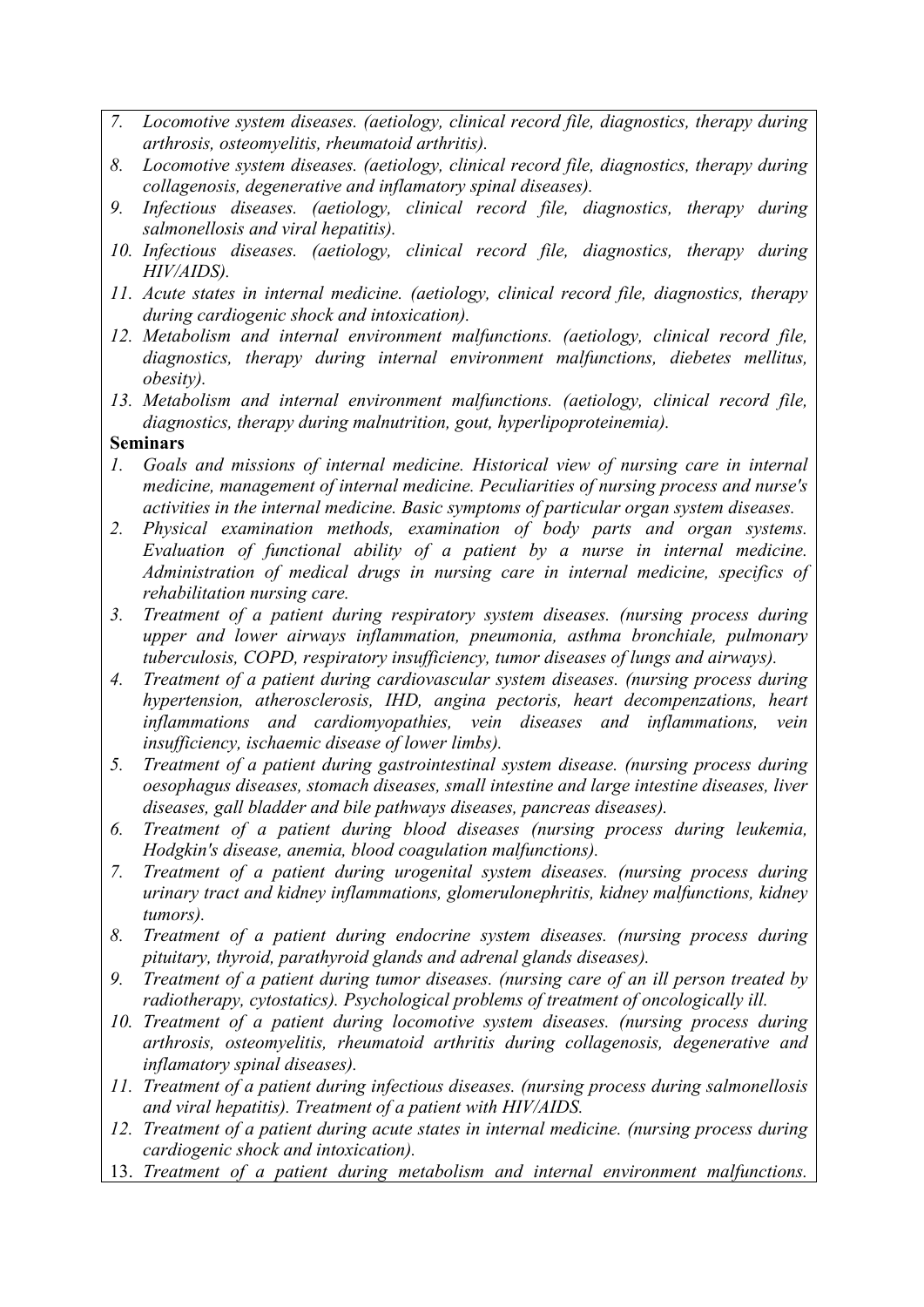*(nursing process during internal environment malfunctions, diabetes mellitus, obesity, malnutrition, gout and hyperlipoproteinemia).*

## **Recommended of required reading:**

- *1. ARCHALOUSOVÁ, A. SLEZÁKOVÁ, Z. 2005. Aplikace vybraných ošetřovatelských modelů do klinické a komunitní praxe. 1. vyd. Hradec Králové : Nucleus HK, 2005. 107s. ISBN 80-86225-63-1.*
- *2. ČERVINKOVÁ, E. a kol. 2005. Ošetřovatelské diagnózy. 3. vyd. Brno: IDV PZ, 2005. 165 s. ISBN 80-7013-358-9.*
- *3. DOENGES, M. E. MOORHOUSE, M. F. 2001. Kapesní průvodce zdravotní sestry. 2. vyd. Praha: Grada Publishing, a.s., 2001. 568s. ISBN 80-247-0242-8.*
- *4. FARKAŠOVÁ, D. a kol. 2005. Ošetrovateľstvo teória. 2. vyd. Martin: Osveta, 2005. 215 s. ISBN 80-8063-182-4.*
- *5. HEGYI, L. 2005. Klinické a sociálne aspekty ošetrovania starších ľudí. Trnava: Slovac Academic Press, spol. s. r. o., 2005. 128 s. ISBN 80-88908-80-9.*
- *6. KAŠČÁK, M. 2005. Klinická propedeutika. Martin: Osveta, 2005. 60 s. ISBN 80-8063- 215-4.*
- *7. KOCIOVÁ, K. PEREGRINOVÁ, Z. 2003. Fyzioterapia v geriatrii. Martin: Osveta, 2003. 63 s. ISBN 80-8063-132-8.*
- *8. KONTROVÁ,Ľ. ZÁČEKOVÁ, M. HULKOVÁ, V. a kol. 2005. Štandardy v ošetrovateľstve.Martin: Osveta, 2005. 215 s. ISBN 80-8063-198-0.*
- *9. KOZIEROVÁ, B. ERBOVÁ, G. OLIVIEROVÁ, R. 1995. Ošetrovateľstvo 1, 2. 1. vyd. Martin: Osveta,1995. 1474 s. ISBN 80-217-0528-0.*
- *10. MAREČKOVÁ, J. 2006. Ošetřovateské diagnózy v NANDA doménách. Praha: Grada, a.s., 2006. 264 s. ISBN 80-247-1399-3.*
- *11. MIKŠOVÁ, Z. FROŇKOVÁ, M. HERNOVÁ, R. ZAJÍČKOVÁ, M.2006. Kapitoly z ošetřovatelské péče I. 1. vyd. Praha: Grada Publishing, a.s., 2006. 248s. ISBN 80-247- 1442-6.*
- *12. MIKŠOVÁ, Z. FROŇKOVÁ M. HERNOVÁ R. ZAJÍČKOVÁ M. 2006. Kapitoly z ošetřovatelské péče II. 1. vyd. Praha: Grada Publishing, a.s., 2006.172s. ISBN 80-247- 1443-4.*
- *13. POLEDNÍKOVÁ, Ľ. a kol. 2006. Geriatrické a gerontologické ošetrovateľstvo. Martin: Osveta, 2006. 216 s.ISBN 80-8063-208-1.*
- *14. Prevence pádů ve zdravotníckem zařízení. 2007. Praha : Grada Publishing, a.s., 2007.172 s. ISBN 978-80-247-1715-9.*
- *15. Súbor dokumentov Svetovej zdravotníckej organizácie pre sestry a pôrodné asistentky 1,2. 1. vyd. Bratislava: SKSaPA, 2003. 456 s. ISBN 80-967818-5-5.*
- *16. ŠAFRÁNKOVÁ, A. NEJEDLÁ, M. 2006. Interní ošetřovatelství I. Praha : Grada Publishing, a.s., 2006. 280 s. ISBN 80-247-1148-6.*
- *17. ŠAFRÁNKOVÁ, A. NEJEDLÁ, M.2006. Interní ošetřovatelství II. Praha : Grada Publishing, a.s., 2006.212 s. ISBN 80-247-1777-8.*
- *18. TRACHTOVÁ, E. a kol.2005. Potreby nemocného v ošetřovatelském procesu. 2. vyd. Brno: Národní centrum ošetřovatelství a nelékařských zdravotníckych oborů, 2005. 186 s. ISBN 80-7013-324-4.*
- *19. VÖRÖSOVÁ, G. a kol. 2007. Klasifikačné systémy a štandardizácia terminológie v ošetrovateľstve. Martin: Osveta, 2007. 112 s. ISBN 978-80-8063-242-7.*
- *20. VÖRÖSOVA, G. a kol. 2011. Ošetrovateľský proces v internom ošetrovateľstve. Martin : Osveta, 2011.240 s. ISBN 978-80-8063-358-5.*

21. *Journals: Sestra.*

**Language:** *Slovak*